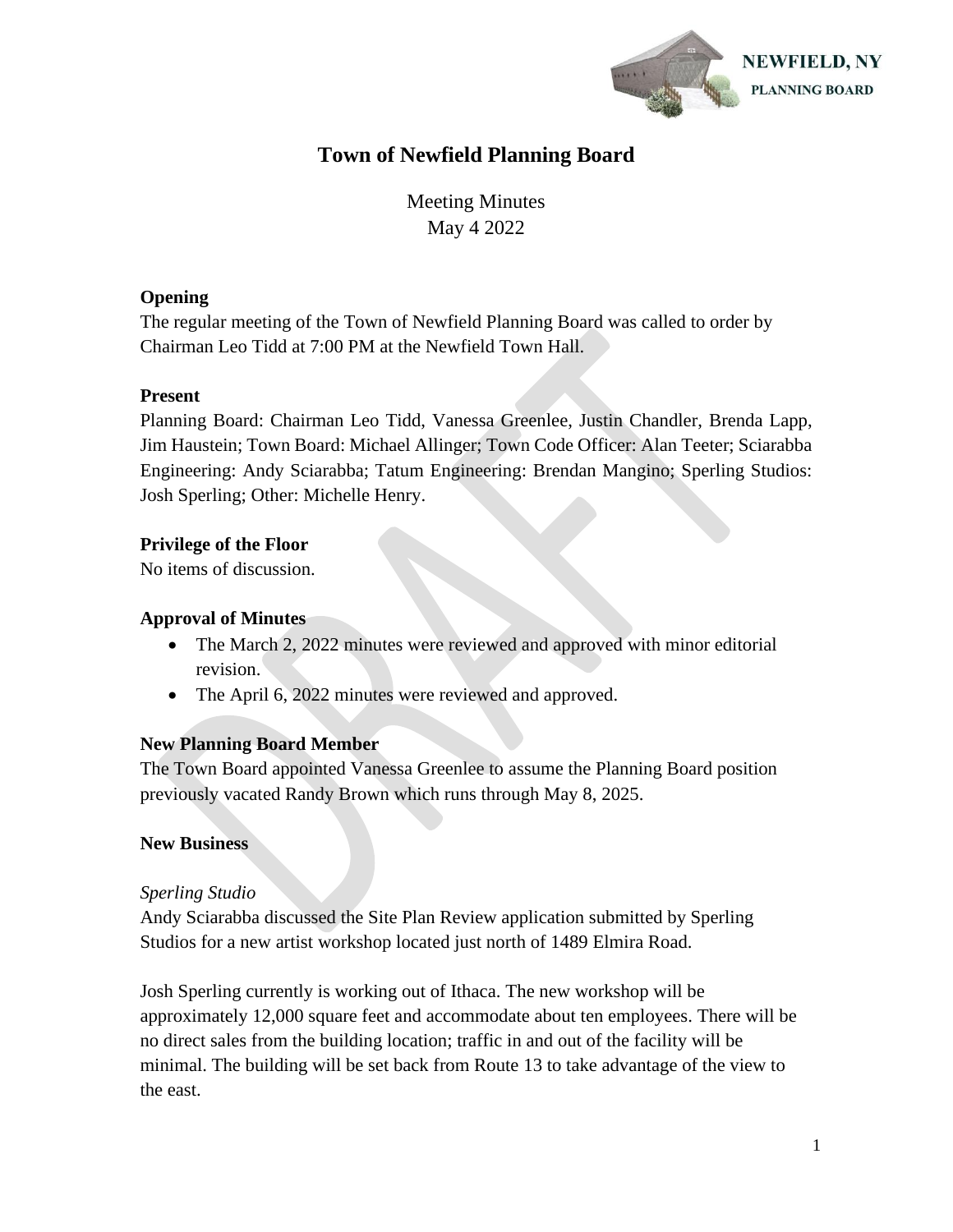

Engineering plans submitted along with the Site Plan Review application include focus on topographical considerations (some changes to the original building and driveway location have been made), septic is sized for 25 people (500 gallons/day; has been designed by the Tompkins County Health Department), 16 parking spaces. The parking area has extra asphalt area so that a semi-truck can pick up items quarterly (extra space could accommodate more parking). This will be a manufacturing facility, not a retail site.

Check dams in swales will be permanent. There is a Newfield water district line across Route 13 and discussion is in progress with Kevin Berggren regarding brining the line across Route 13 using directional drilling.

The top of the building is at 980 feet elevation, which is about 30 feet less than the roadway. Exterior lighting will be building mounted and dark-sky compliant. Site disturbance will be approximately 4.9 acres. Preliminary drawings have been sent to NYSDOT for review of the driveway onto Route 13.

The project is consistent with the Newfield Comprehensive Plan in that it avoids disturbance of environmentally sensitive areas, maintains rural character, maintains valley views and the building is located away from neighboring properties.

Leo Tidd made a motion that the Site Plan application was complete; Jim Haustein seconded the motion and the Planning Board voted unanimously that the application was complete, and the review and approval process could commence. ACTION ITEM: Leo Tidd to submit paperwork to the County for GML 239 review.

#### *Dollar General Store*

The Planning Board has submitted an Advance Deposit Agreement to GBT Reality to create an Escrow Account for consulting fees to review the Site Plan, with particular focus on the property adjacency to a flood zone (or within the flood zone according to the proposed FEMA updated flood zone maps).

Two engineering firms have been considered for the work have been considered by the Planning Board: T. G. Miller and Barton & Loguidice. Based on a summary of qualifications received by the Planning Board, Barton  $&$  Loguidice appears to have more experience with stormwater management. Leo Tidd made a motion and Brenda Lapp seconded to engage Barton & Loguidice for consultant services, contingent on the Dollar General work moves forward.